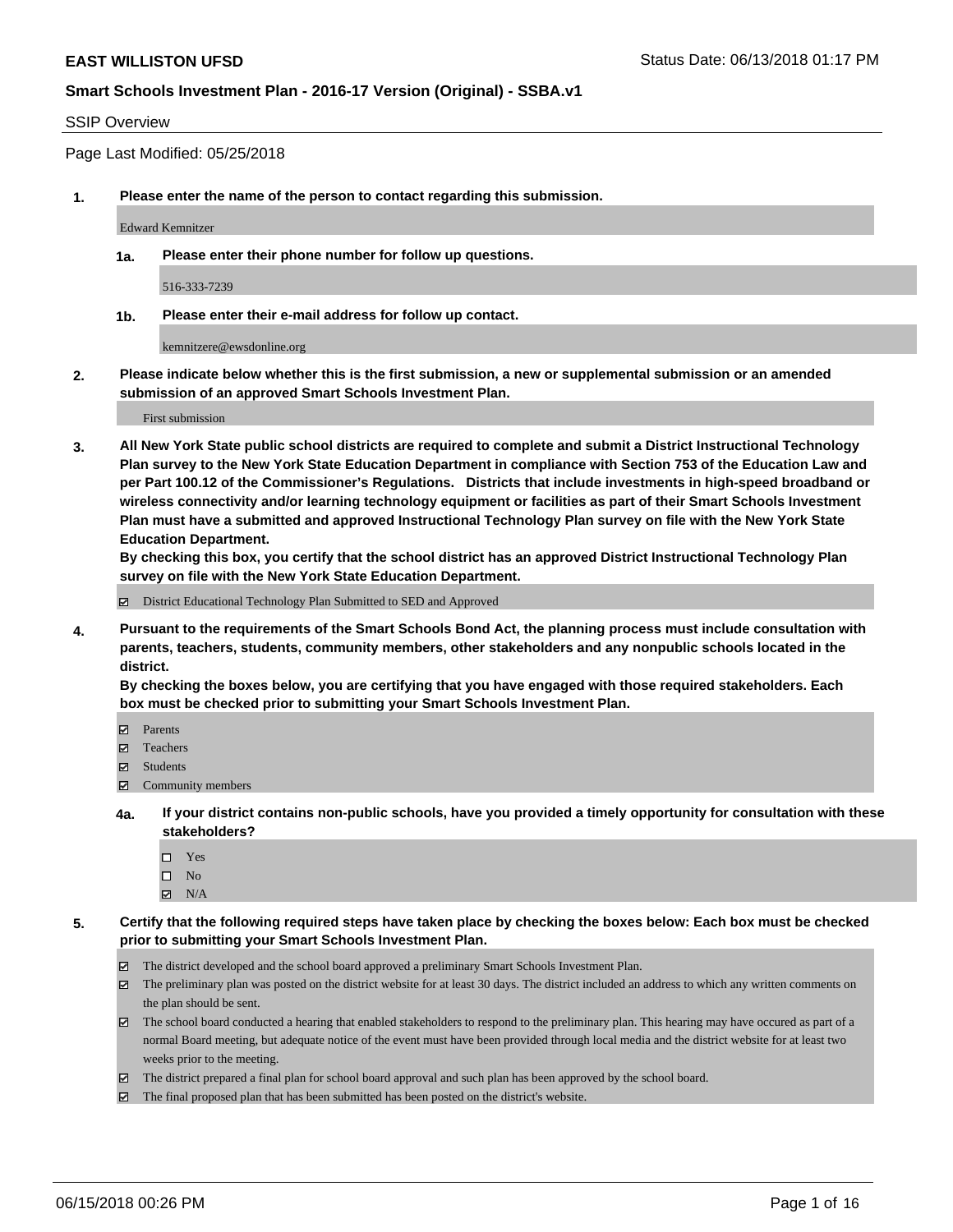#### SSIP Overview

Page Last Modified: 05/25/2018

**5a. Please upload the proposed Smart Schools Investment Plan (SSIP) that was posted on the district's website, along with any supporting materials. Note that this should be different than your recently submitted Educational Technology Survey. The Final SSIP, as approved by the School Board, should also be posted on the website and remain there during the course of the projects contained therein.**

RevisedFinal\_Smart\_Schools\_Plan.pptx

**5b. Enter the webpage address where the final Smart Schools Investment Plan is posted. The Plan should remain posted for the life of the included projects.**

https://docs.google.com/presentation/d/1r0sgxXIUmlgME4QLg4DQp75dvwp3cKYQu271eXe5p7c/edit#slide=id.p1

**6. Please enter an estimate of the total number of students and staff that will benefit from this Smart Schools Investment Plan based on the cumulative projects submitted to date.**

1,750

**7. An LEA/School District may partner with one or more other LEA/School Districts to form a consortium to pool Smart Schools Bond Act funds for a project that meets all other Smart School Bond Act requirements. Each school district participating in the consortium will need to file an approved Smart Schools Investment Plan for the project and submit a signed Memorandum of Understanding that sets forth the details of the consortium including the roles of each respective district.**

 $\Box$  The district plans to participate in a consortium to partner with other school district(s) to implement a Smart Schools project.

**8. Please enter the name and 6-digit SED Code for each LEA/School District participating in the Consortium.**

| <b>Partner LEA/District</b> | <b>ISED BEDS Code</b> |
|-----------------------------|-----------------------|
| (No Response)               | (No Response)         |

#### **9. Please upload a signed Memorandum of Understanding with all of the participating Consortium partners.**

(No Response)

**10. Your district's Smart Schools Bond Act Allocation is:**

\$304,393

**11.** Enter the budget sub-allocations by category that you are submitting for approval at this time. If you are not budgeting SSBA funds for a category, please enter 0 (zero.) If the value entered is \$0, you will not be required to complete that survey question.

|                                       | Sub-<br>Allocations |
|---------------------------------------|---------------------|
| School Connectivity                   | 304,393             |
| Connectivity Projects for Communities | $\mathbf 0$         |
| Classroom Technology                  | $\mathbf 0$         |
| Pre-Kindergarten Classrooms           | $\overline{0}$      |
| Replace Transportable Classrooms      | 0                   |
| High-Tech Security Features           | $\mathbf 0$         |
| <b>Totals:</b>                        | 304,393             |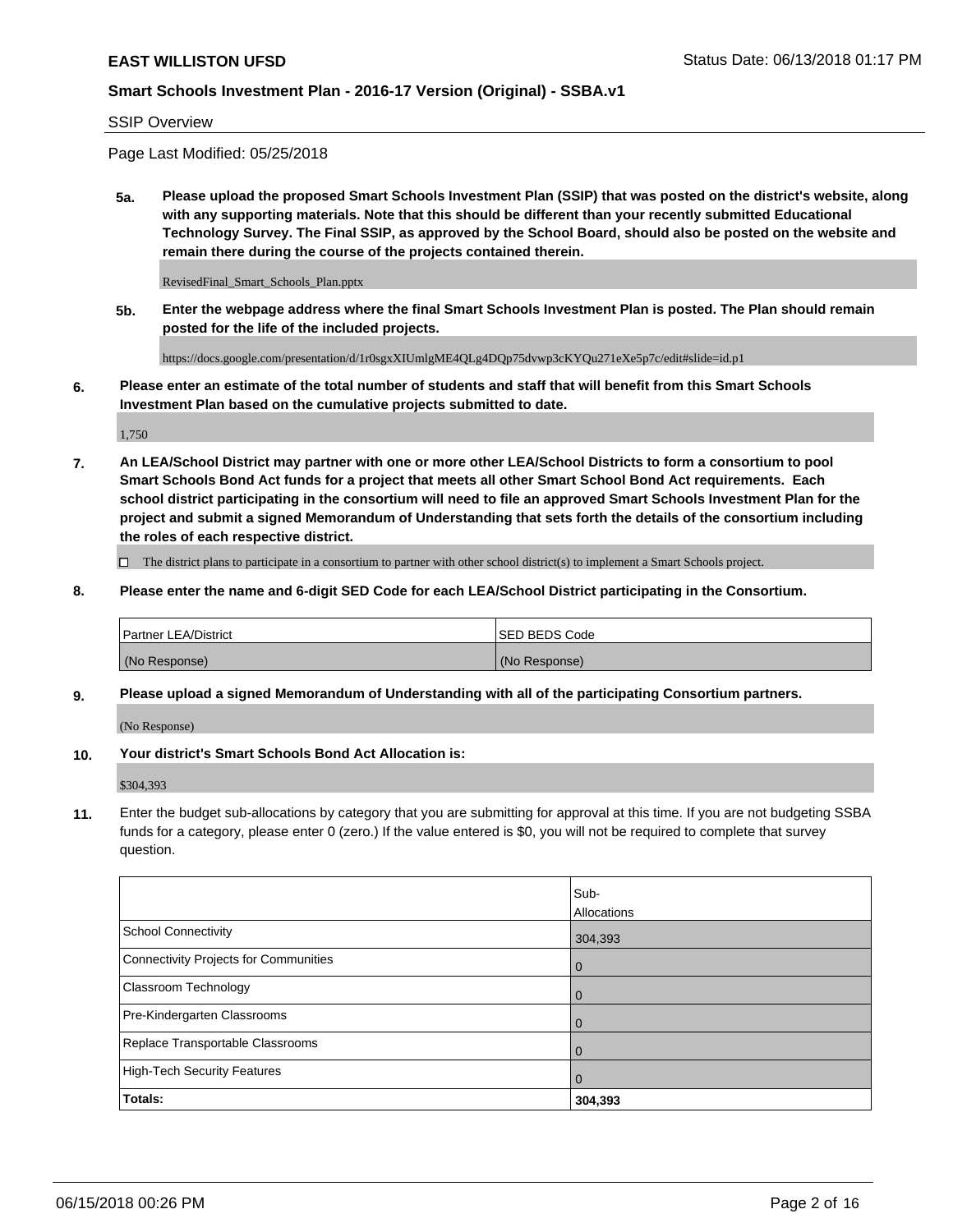#### School Connectivity

Page Last Modified: 05/25/2018

- **1. In order for students and faculty to receive the maximum benefit from the technology made available under the Smart Schools Bond Act, their school buildings must possess sufficient connectivity infrastructure to ensure that devices can be used during the school day. Smart Schools Investment Plans must demonstrate that:**
	- **• sufficient infrastructure that meets the Federal Communications Commission's 100 Mbps per 1,000 students standard currently exists in the buildings where new devices will be deployed, or**
	- **• is a planned use of a portion of Smart Schools Bond Act funds, or**
	- **• is under development through another funding source.**

**Smart Schools Bond Act funds used for technology infrastructure or classroom technology investments must increase the number of school buildings that meet or exceed the minimum speed standard of 100 Mbps per 1,000 students and staff within 12 months. This standard may be met on either a contracted 24/7 firm service or a "burstable" capability. If the standard is met under the burstable criteria, it must be:**

**1. Specifically codified in a service contract with a provider, and**

**2. Guaranteed to be available to all students and devices as needed, particularly during periods of high demand, such as computer-based testing (CBT) periods.**

**Please describe how your district already meets or is planning to meet this standard within 12 months of plan submission.**

The district currently transmits at 1GB and is expected to have data transfer at 10Gb. The district already meets the 100Mbps. The proposed upgrade will allow the district to have data transfer rates up to 10Gb

- **1a. If a district believes that it will be impossible to meet this standard within 12 months, it may apply for a waiver of this requirement, as described on the Smart Schools website. The waiver must be filed and approved by SED prior to submitting this survey.**
	- By checking this box, you are certifying that the school district has an approved waiver of this requirement on file with the New York State Education Department.
- **2.** Connectivity Speed Calculator **(Required)**

|                         | Number of | Multiply by | Divide by 1000 Current Speed |        | Expected                   | <b>Expected Date</b> |
|-------------------------|-----------|-------------|------------------------------|--------|----------------------------|----------------------|
|                         | Students  | 100 Kbps    | to Convert to                | lin Mb | Speed to be                | <b>When</b>          |
|                         |           |             | Required                     |        | Attained Within   Required |                      |
|                         |           |             | Speed in Mb                  |        | 12 Months                  | Speed Will be        |
|                         |           |             |                              |        |                            | Met                  |
| <b>Calculated Speed</b> | 1.750     | 175,000     | 175                          | 1000   | 10000                      | Currently            |

## **3. Describe how you intend to use Smart Schools Bond Act funds for high-speed broadband and/or wireless connectivity projects in school buildings.**

The funds will be used to purchase equipment and wiring to replace existing 1Gb wireless equipment for 10Gb wireless equipment. With our expanded 1:1 initiative in grades 2-12, high speed wireless equipment is needed based on our usage in each building and in the District. With our high school, The Wheatley School, having a full 1:1 environment, the equipment and wiring needs will ensure all hallways have full coverage. At the moment, one corridor of our building is lacking in coverage.

**4. Describe the linkage between the district's District Instructional Technology Plan and the proposed projects. (There should be a link between your response to this question and your response to Question 1 in Part E. Curriculum and Instruction "What are the district's plans to use digital connectivity and technology to improve teaching and learning?)**

By allowing this increase in data transfer, students will have a seamless wireless experience where they will be able to reliably utilize their one-to-one devices in the classroom and outside of the classroom for research purposes. Similarly, this initiative will assist in meeting the Common Core Standards, computer-based assessment, and the utilization of online curriculum materials.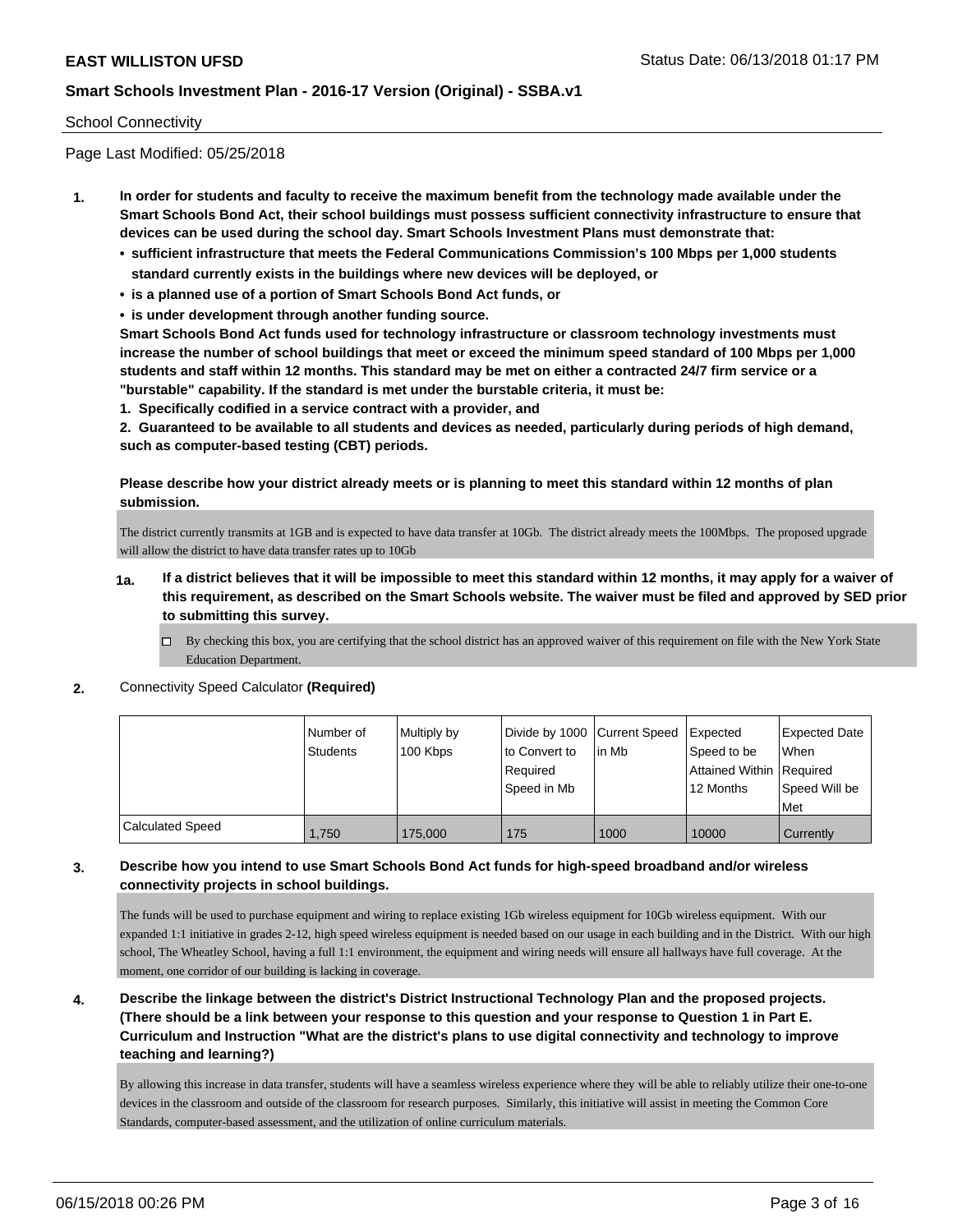#### School Connectivity

Page Last Modified: 05/25/2018

**5. If the district wishes to have students and staff access the Internet from wireless devices within the school building, or in close proximity to it, it must first ensure that it has a robust Wi-Fi network in place that has sufficient bandwidth to meet user demand.**

**Please describe how you have quantified this demand and how you plan to meet this demand.**

The district already has wifi in the three buildings transmitting at 1Gb and the upgrade will allow transfer at 10Gb

**6. As indicated on Page 5 of the guidance, the Office of Facilities Planning will have to conduct a preliminary review of all capital projects, including connectivity projects. Please indicate on a separate row each project number given to you by the Office of Facilities Planning.**

| Project Number       |  |
|----------------------|--|
| 28-04-02-03-0-001BA1 |  |

**7. Certain high-tech security and connectivity infrastructure projects may be eligible for an expedited review process as determined by the Office of Facilities Planning.**

**Was your project deemed eligible for streamlined review?**

Yes

**7a. Districts that choose the Streamlined Review Process will be required to certify that they have reviewed all installations with their licensed architect or engineer of record and provide that person's name and license number. The licensed professional must review the products and proposed method of installation prior to implementation and review the work during and after completion in order to affirm that the work was codecompliant, if requested.**

I certify that I have reviewed all installations with a licensed architect or engineer of record.

**8. Include the name and license number of the architect or engineer of record.**

| Name        | License Number |
|-------------|----------------|
| John Grillo | 27360          |

**9.** If you are submitting an allocation for **School Connectivity** complete this table.

**Note that the calculated Total at the bottom of the table must equal the Total allocation for this category that you entered in the SSIP Overview overall budget.** 

|                                            | Sub-          |
|--------------------------------------------|---------------|
|                                            | Allocation    |
| Network/Access Costs                       | 9,159         |
| Outside Plant Costs                        | (No Response) |
| School Internal Connections and Components | 295,234       |
| Professional Services                      | (No Response) |
| Testing                                    | (No Response) |
| <b>Other Upfront Costs</b>                 | (No Response) |
| <b>Other Costs</b>                         | (No Response) |
| Totals:                                    | 304,393       |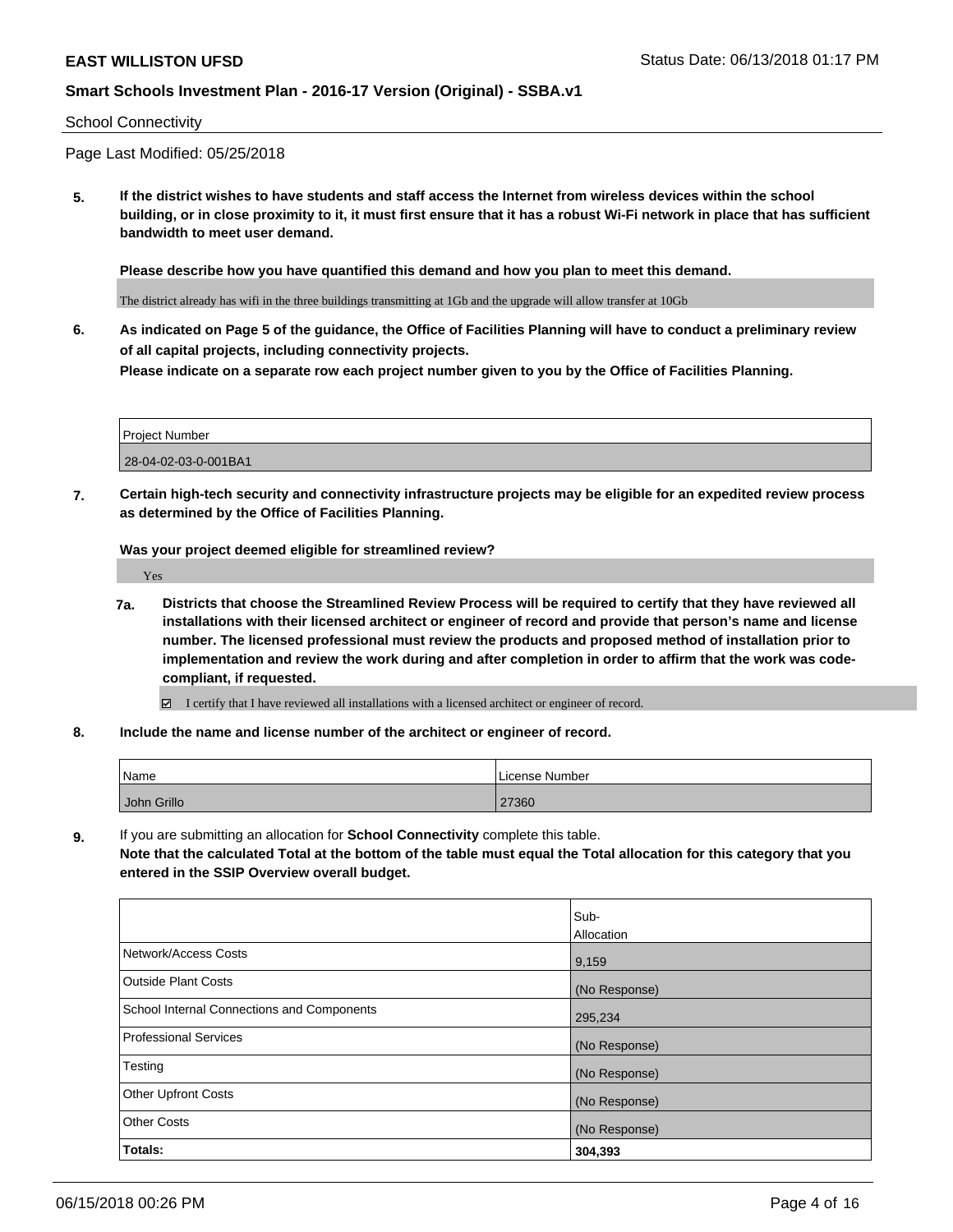#### School Connectivity

Page Last Modified: 05/25/2018

**10. Please detail the type, quantity, per unit cost and total cost of the eligible items under each sub-category. This is especially important for any expenditures listed under the "Other" category. All expenditures must be eligible for tax-exempt financing to be reimbursed through the SSBA. Sufficient detail must be provided so that we can verify this is the case. If you have any questions, please contact us directly through smartschools@nysed.gov. NOTE: Wireless Access Points should be included in this category, not under Classroom Educational Technology, except those that will be loaned/purchased for nonpublic schools. Add rows under each sub-category for additional items, as needed.**

| Select the allowable expenditure | Item to be purchased               | Quantity | Cost per Item | <b>Total Cost</b> |
|----------------------------------|------------------------------------|----------|---------------|-------------------|
| type.                            |                                    |          |               |                   |
| Repeat to add another item under |                                    |          |               |                   |
| each type.                       |                                    |          |               |                   |
| Network/Access Costs             | <b>WAPS</b>                        | 15       | 610           | 9,159             |
| <b>Connections/Components</b>    | Network Drops (cabling/material)   | 793      | 184           | 145,745           |
| <b>Connections/Components</b>    | Network Drops (labor/installation) | 793      | 189           | 149,489           |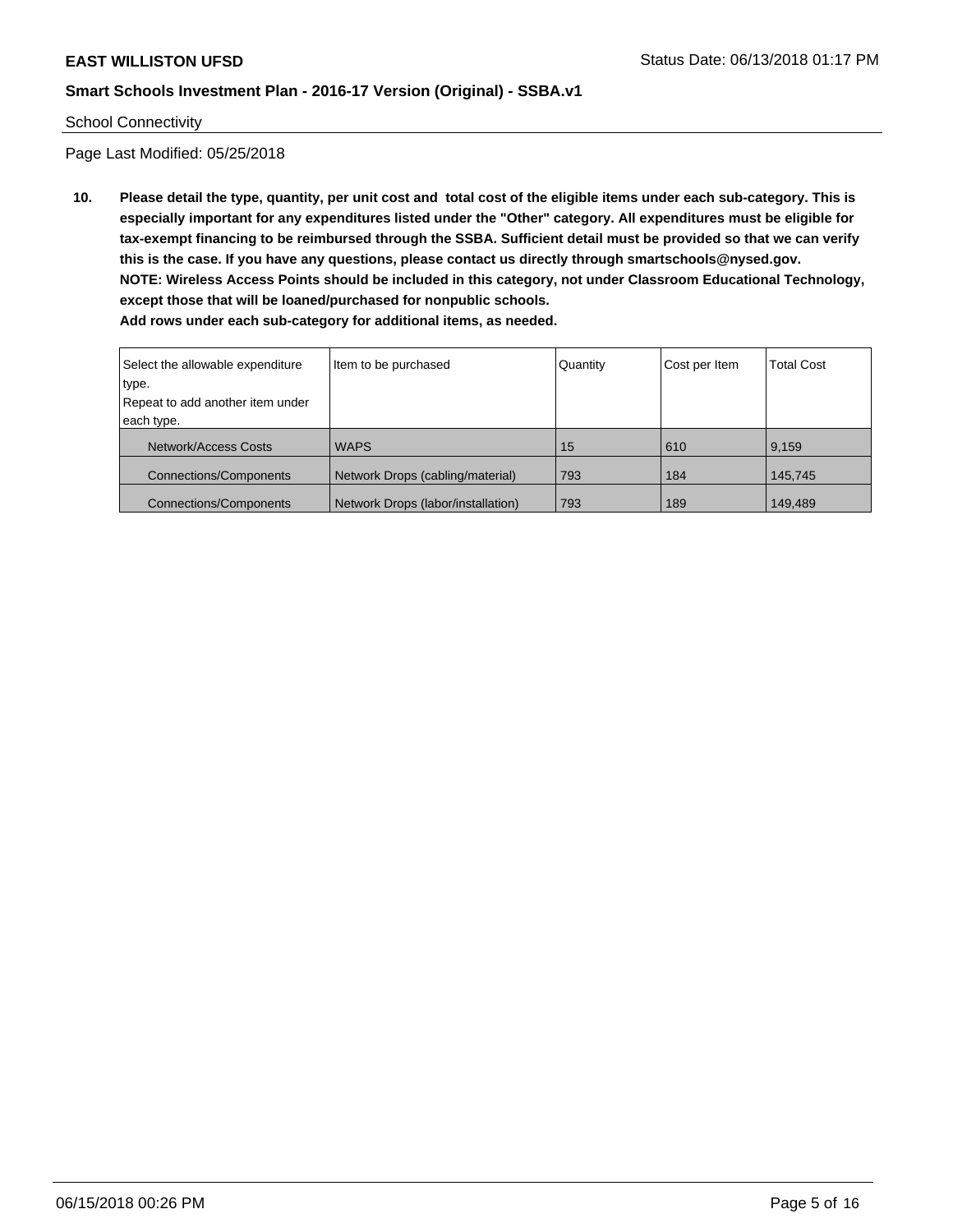Community Connectivity (Broadband and Wireless)

Page Last Modified: 05/25/2018

**1. Describe how you intend to use Smart Schools Bond Act funds for high-speed broadband and/or wireless connectivity projects in the community.**

(No Response)

**2. Please describe how the proposed project(s) will promote student achievement and increase student and/or staff access to the Internet in a manner that enhances student learning and/or instruction outside of the school day and/or school building.**

(No Response)

**3. Community connectivity projects must comply with all the necessary local building codes and regulations (building and related permits are not required prior to plan submission).**

 $\Box$  I certify that we will comply with all the necessary local building codes and regulations.

**4. Please describe the physical location of the proposed investment.**

(No Response)

**5. Please provide the initial list of partners participating in the Community Connectivity Broadband Project, along with their Federal Tax Identification (Employer Identification) number.**

| <b>Project Partners</b> | Federal ID#   |
|-------------------------|---------------|
| (No Response)           | (No Response) |

**6.** If you are submitting an allocation for **Community Connectivity**, complete this table. **Note that the calculated Total at the bottom of the table must equal the Total allocation for this category that you entered in the SSIP Overview overall budget.**

|                                    | Sub-Allocation |
|------------------------------------|----------------|
| Network/Access Costs               | (No Response)  |
| Outside Plant Costs                | (No Response)  |
| <b>Tower Costs</b>                 | (No Response)  |
| <b>Customer Premises Equipment</b> | (No Response)  |
| <b>Professional Services</b>       | (No Response)  |
| Testing                            | (No Response)  |
| <b>Other Upfront Costs</b>         | (No Response)  |
| <b>Other Costs</b>                 | (No Response)  |
| Totals:                            | 0              |

**7. Please detail the type, quantity, per unit cost and total cost of the eligible items under each sub-category. This is especially important for any expenditures listed under the "Other" category. All expenditures must be capital-bond eligible to be reimbursed through the SSBA. If you have any questions, please contact us directly through smartschools@nysed.gov.**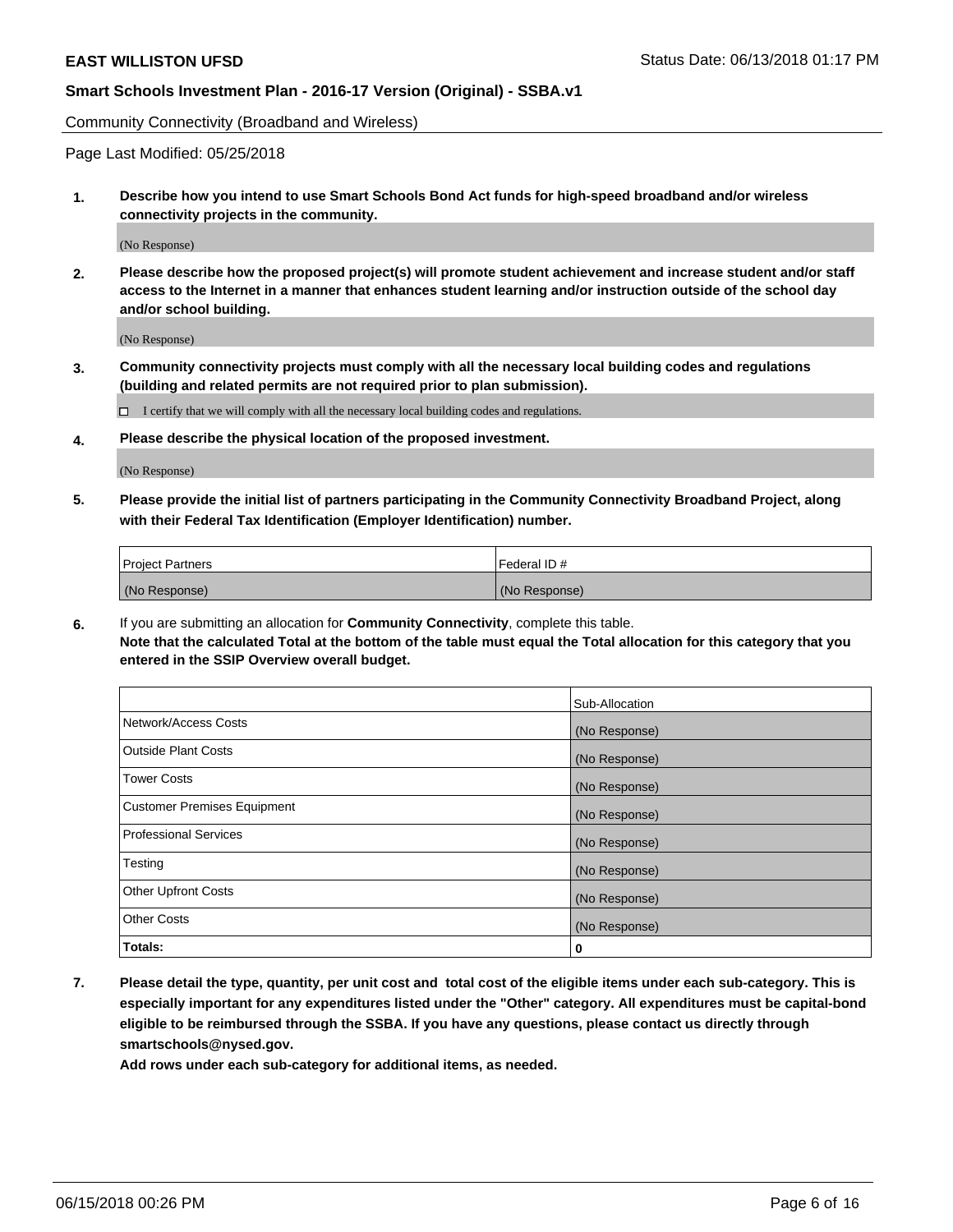Community Connectivity (Broadband and Wireless)

Page Last Modified: 05/25/2018

| Select the allowable expenditure | Item to be purchased | Quantity      | Cost per Item | <b>Total Cost</b> |
|----------------------------------|----------------------|---------------|---------------|-------------------|
| type.                            |                      |               |               |                   |
| Repeat to add another item under |                      |               |               |                   |
| each type.                       |                      |               |               |                   |
| (No Response)                    | (No Response)        | (No Response) | (No Response) | (No Response)     |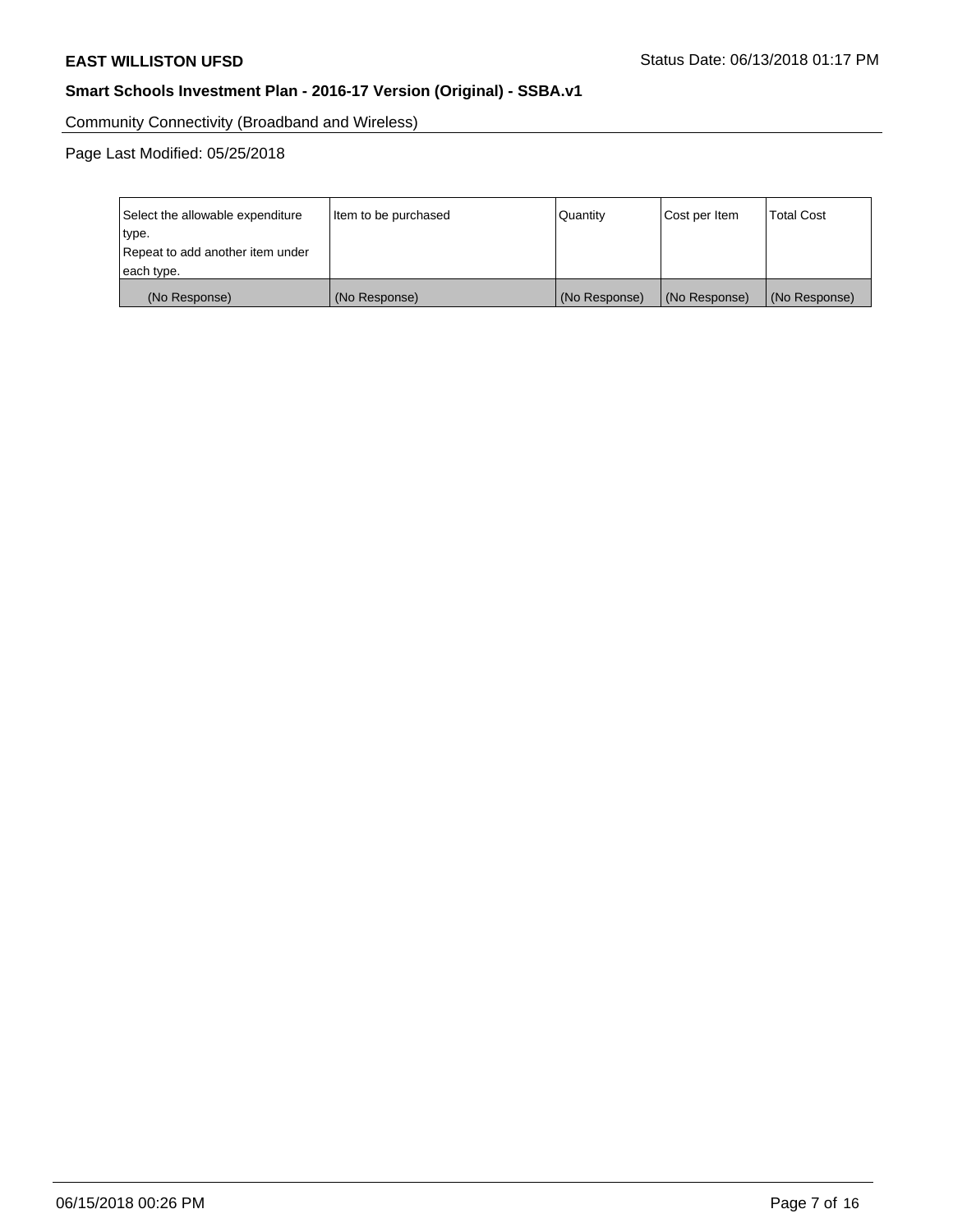#### Classroom Learning Technology

Page Last Modified: 05/25/2018

**1. In order for students and faculty to receive the maximum benefit from the technology made available under the Smart Schools Bond Act, their school buildings must possess sufficient connectivity infrastructure to ensure that devices can be used during the school day. Smart Schools Investment Plans must demonstrate that sufficient infrastructure that meets the Federal Communications Commission's 100 Mbps per 1,000 students standard currently exists in the buildings where new devices will be deployed, or is a planned use of a portion of Smart Schools Bond Act funds, or is under development through another funding source.**

**Smart Schools Bond Act funds used for technology infrastructure or classroom technology investments must increase the number of school buildings that meet or exceed the minimum speed standard of 100 Mbps per 1,000 students and staff within 12 months. This standard may be met on either a contracted 24/7 firm service or a "burstable" capability. If the standard is met under the burstable criteria, it must be:**

**1. Specifically codified in a service contract with a provider, and**

**2. Guaranteed to be available to all students and devices as needed, particularly during periods of high demand, such as computer-based testing (CBT) periods.**

**Please describe how your district already meets or is planning to meet this standard within 12 months of plan submission.**

(No Response)

- **1a. If a district believes that it will be impossible to meet this standard within 12 months, it may apply for a waiver of this requirement, as described on the Smart Schools website. The waiver must be filed and approved by SED prior to submitting this survey.**
	- By checking this box, you are certifying that the school district has an approved waiver of this requirement on file with the New York State Education Department.
- **2.** Connectivity Speed Calculator **(Required)**

|                         | l Number of<br><b>Students</b> | Multiply by<br>100 Kbps | Divide by 1000 Current Speed<br>to Convert to<br>Required<br>l Speed in Mb | lin Mb           | Expected<br>Speed to be<br>Attained Within Required<br>12 Months | Expected Date<br>When<br>Speed Will be<br><b>Met</b> |
|-------------------------|--------------------------------|-------------------------|----------------------------------------------------------------------------|------------------|------------------------------------------------------------------|------------------------------------------------------|
| <b>Calculated Speed</b> | (No<br>Response)               | (No Response)           | (No<br>Response)                                                           | (No<br>Response) | (No<br>Response)                                                 | l (No<br>Response)                                   |

**3. If the district wishes to have students and staff access the Internet from wireless devices within the school building, or in close proximity to it, it must first ensure that it has a robust Wi-Fi network in place that has sufficient bandwidth to meet user demand.**

**Please describe how you have quantified this demand and how you plan to meet this demand.**

(No Response)

**4. All New York State public school districts are required to complete and submit an Instructional Technology Plan survey to the New York State Education Department in compliance with Section 753 of the Education Law and per Part 100.12 of the Commissioner's Regulations.**

**Districts that include educational technology purchases as part of their Smart Schools Investment Plan must have a submitted and approved Instructional Technology Plan survey on file with the New York State Education Department.**

- By checking this box, you are certifying that the school district has an approved Instructional Technology Plan survey on file with the New York State Education Department.
- **5. Describe the devices you intend to purchase and their compatibility with existing or planned platforms or systems. Specifically address the adequacy of each facility's electrical, HVAC and other infrastructure necessary to install and support the operation of the planned technology.**

(No Response)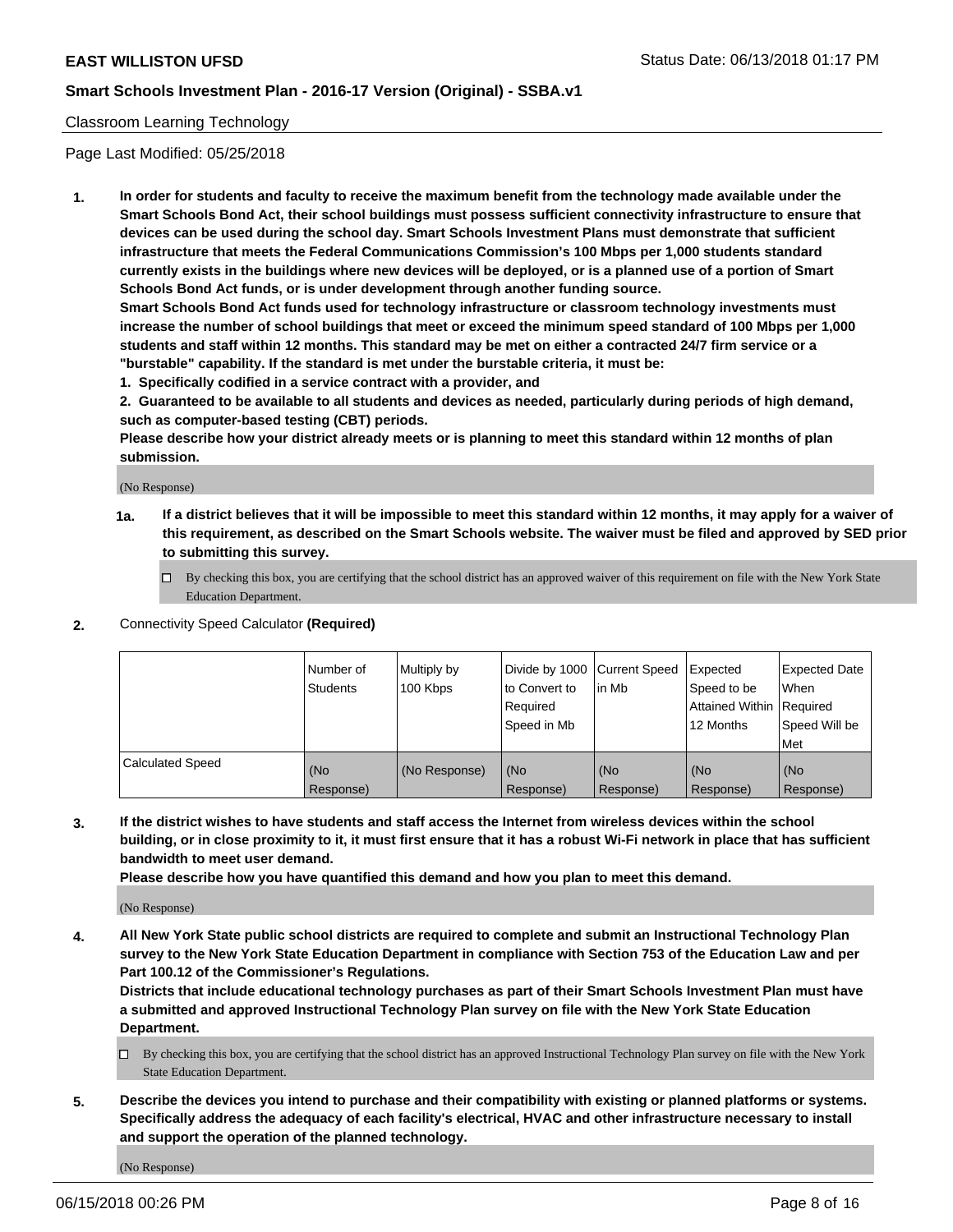#### Classroom Learning Technology

Page Last Modified: 05/25/2018

- **6. Describe how the proposed technology purchases will:**
	- **> enhance differentiated instruction;**
	- **> expand student learning inside and outside the classroom;**
	- **> benefit students with disabilities and English language learners; and**
	- **> contribute to the reduction of other learning gaps that have been identified within the district.**

**The expectation is that districts will place a priority on addressing the needs of students who struggle to succeed in a rigorous curriculum. Responses in this section should specifically address this concern and align with the district's Instructional Technology Plan (in particular Question 2 of E. Curriculum and Instruction: "Does the district's instructional technology plan address the needs of students with disabilities to ensure equitable access to instruction, materials and assessments?" and Question 3 of the same section: "Does the district's instructional technology plan address the provision of assistive technology specifically for students with disabilities to ensure access to and participation in the general curriculum?"**

(No Response)

**7. Where appropriate, describe how the proposed technology purchases will enhance ongoing communication with parents and other stakeholders and help the district facilitate technology-based regional partnerships, including distance learning and other efforts.**

(No Response)

**8. Describe the district's plan to provide professional development to ensure that administrators, teachers and staff can employ the technology purchased to enhance instruction successfully.**

**Note: This response should be aligned and expanded upon in accordance with your district's response to Question 1 of F. Professional Development of your Instructional Technology Plan: "Please provide a summary of professional development offered to teachers and staff, for the time period covered by this plan, to support technology to enhance teaching and learning. Please include topics, audience and method of delivery within your summary."**

(No Response)

- **9. Districts must contact the SUNY/CUNY teacher preparation program that supplies the largest number of the district's new teachers to request advice on innovative uses and best practices at the intersection of pedagogy and educational technology.**
	- $\Box$  By checking this box, you certify that you have contacted the SUNY/CUNY teacher preparation program that supplies the largest number of your new teachers to request advice on these issues.
	- **9a. Please enter the name of the SUNY or CUNY Institution that you contacted.**

(No Response)

**9b. Enter the primary Institution phone number.**

(No Response)

**9c. Enter the name of the contact person with whom you consulted and/or will be collaborating with on innovative uses of technology and best practices.**

(No Response)

**10. A district whose Smart Schools Investment Plan proposes the purchase of technology devices and other hardware must account for nonpublic schools in the district.**

**Are there nonpublic schools within your school district?**

 $\Box$ Yes

 $\square$  No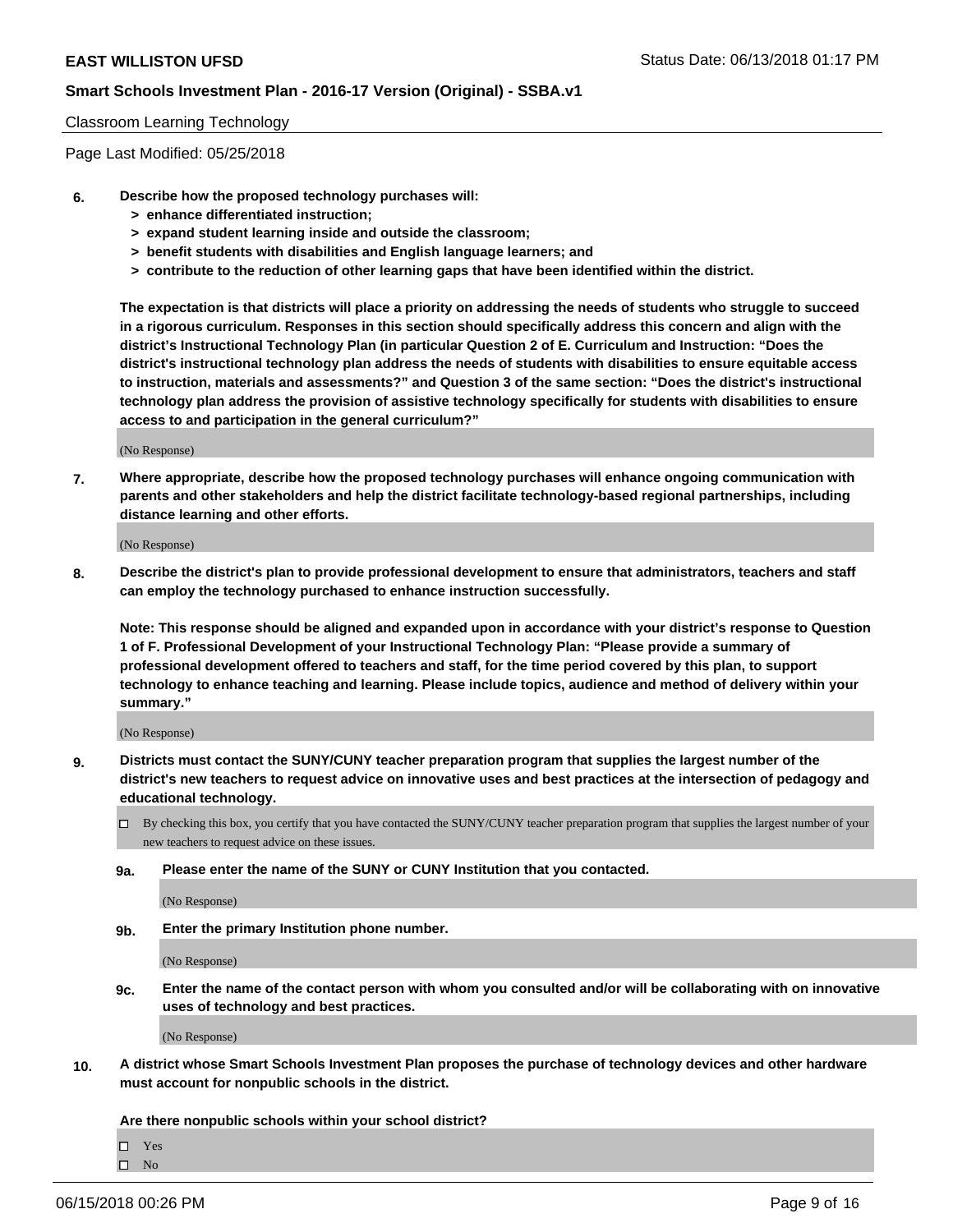Classroom Learning Technology

Page Last Modified: 05/25/2018

#### **11.** Nonpublic Classroom Technology Loan Calculator

The Smart Schools Bond Act provides that any Classroom Learning Technology purchases made using Smart Schools funds shall be lent, upon request, to nonpublic schools in the district. However, no school district shall be required to loan technology in amounts greater than the total obtained and spent on technology pursuant to the Smart Schools Bond Act and the value of such loan may not exceed the total of \$250 multiplied by the nonpublic school enrollment in the base year at the time of enactment.

See: http://www.p12.nysed.gov/mgtserv/smart\_schools/docs/Smart\_Schools\_Bond\_Act\_Guidance\_04.27.15\_Final.pdf.

|                                       | 1. Classroom<br>Technology<br>Sub-allocation | l 2. Public<br>Enrollment<br>$(2014 - 15)$ | l 3. Nonpublic<br>Enrollment<br>(2014-15) | 4. Sum of<br>Public and<br>l Nonpublic<br>Enrollment | l 5. Total Per<br>Pupil Sub-<br>lallocation                                                   | l 6. Total<br>Nonpublic Loan<br>Amount |
|---------------------------------------|----------------------------------------------|--------------------------------------------|-------------------------------------------|------------------------------------------------------|-----------------------------------------------------------------------------------------------|----------------------------------------|
| Calculated Nonpublic Loan<br>l Amount |                                              |                                            |                                           |                                                      | (No Response)   (No Response)   (No Response)   (No Response)   (No Response)   (No Response) |                                        |

**12. To ensure the sustainability of technology purchases made with Smart Schools funds, districts must demonstrate a long-term plan to maintain and replace technology purchases supported by Smart Schools Bond Act funds. This sustainability plan shall demonstrate a district's capacity to support recurring costs of use that are ineligible for Smart Schools Bond Act funding such as device maintenance, technical support, Internet and wireless fees, maintenance of hotspots, staff professional development, building maintenance and the replacement of incidental items. Further, such a sustainability plan shall include a long-term plan for the replacement of purchased devices and equipment at the end of their useful life with other funding sources.**

 $\square$  By checking this box, you certify that the district has a sustainability plan as described above.

**13. Districts must ensure that devices purchased with Smart Schools Bond funds will be distributed, prepared for use, maintained and supported appropriately. Districts must maintain detailed device inventories in accordance with generally accepted accounting principles.**

By checking this box, you certify that the district has a distribution and inventory management plan and system in place.

**14.** If you are submitting an allocation for **Classroom Learning Technology** complete this table.

**Note that the calculated Total at the bottom of the table must equal the Total allocation for this category that you entered in the SSIP Overview overall budget.**

|                          | Sub-Allocation |
|--------------------------|----------------|
| Interactive Whiteboards  | (No Response)  |
| <b>Computer Servers</b>  | (No Response)  |
| <b>Desktop Computers</b> | (No Response)  |
| <b>Laptop Computers</b>  | (No Response)  |
| <b>Tablet Computers</b>  | (No Response)  |
| <b>Other Costs</b>       | (No Response)  |
| Totals:                  | 0              |

**15. Please detail the type, quantity, per unit cost and total cost of the eligible items under each sub-category. This is especially important for any expenditures listed under the "Other" category. All expenditures must be capital-bond eligible to be reimbursed through the SSBA. If you have any questions, please contact us directly through smartschools@nysed.gov.**

**Please specify in the "Item to be Purchased" field which specific expenditures and items are planned to meet the district's nonpublic loan requirement, if applicable.**

**NOTE: Wireless Access Points that will be loaned/purchased for nonpublic schools should ONLY be included in this category, not under School Connectivity, where public school districts would list them.**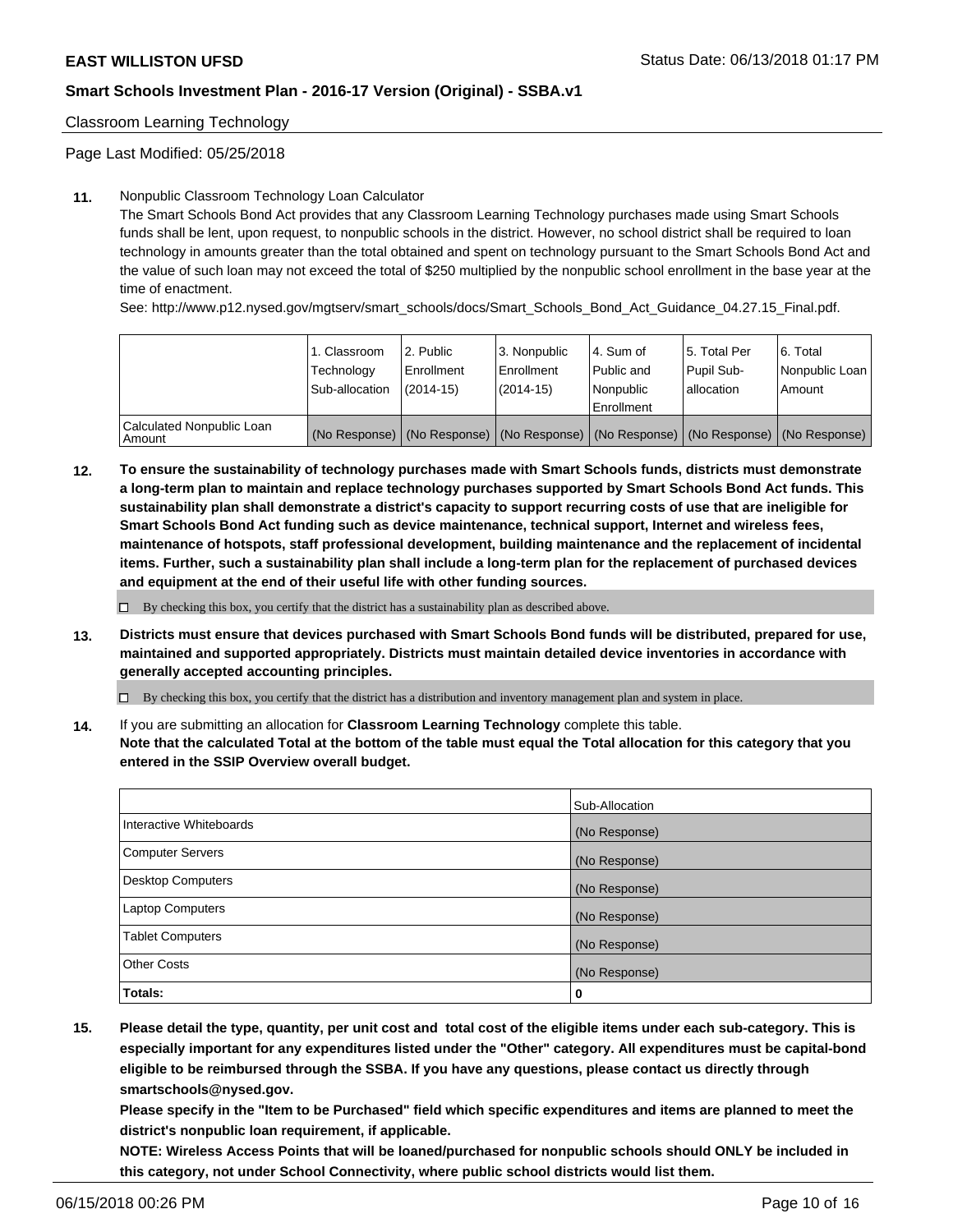Classroom Learning Technology

Page Last Modified: 05/25/2018

| each type.<br>(No Response)               | (No Response)          | (No Response) | (No Response) | (No Response)     |
|-------------------------------------------|------------------------|---------------|---------------|-------------------|
| type.<br>Repeat to add another item under |                        |               |               |                   |
| Select the allowable expenditure          | I Item to be Purchased | l Quantitv    | Cost per Item | <b>Total Cost</b> |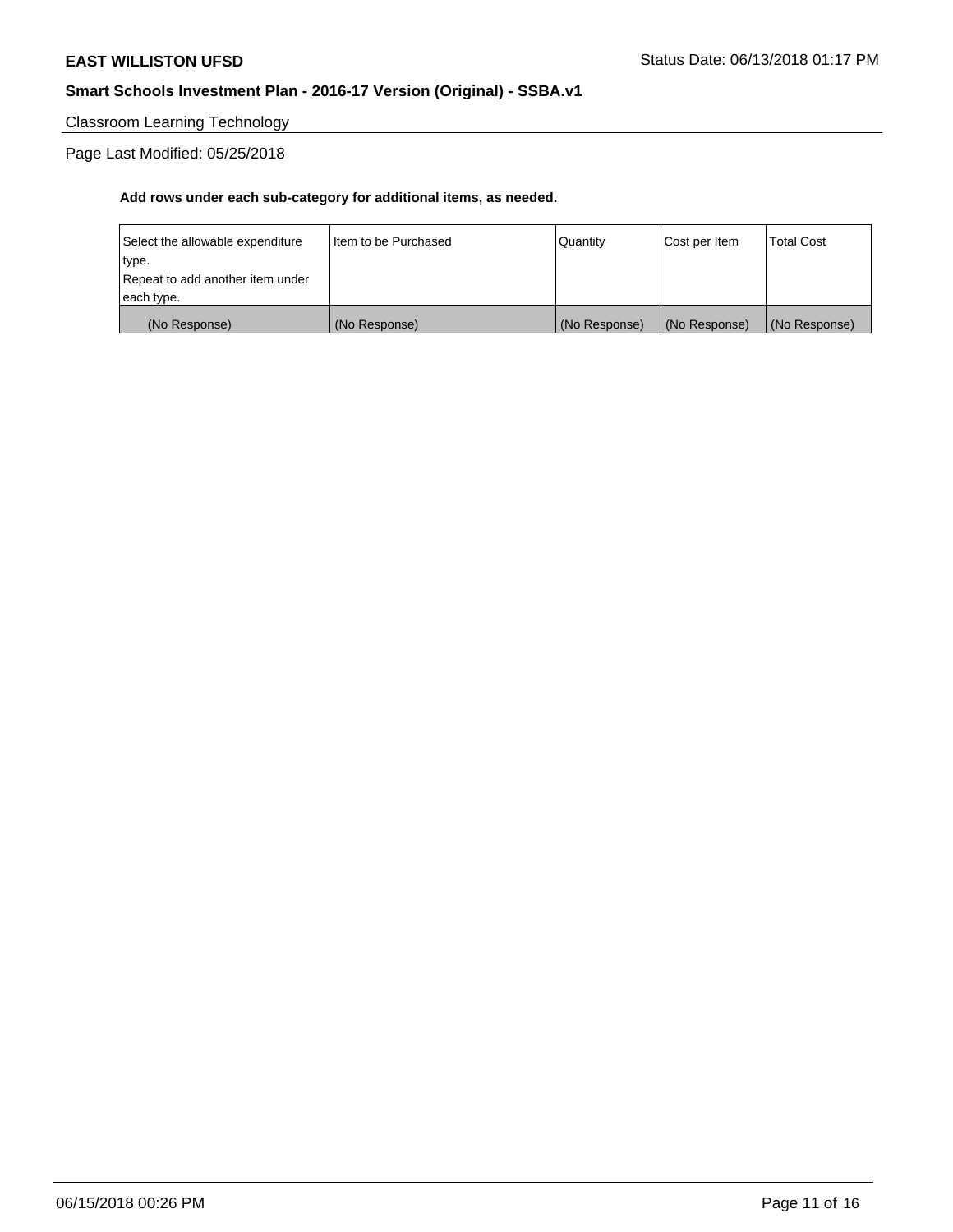#### Pre-Kindergarten Classrooms

Page Last Modified: 05/25/2018

**1. Provide information regarding how and where the district is currently serving pre-kindergarten students and justify the need for additional space with enrollment projections over 3 years.**

(No Response)

- **2. Describe the district's plan to construct, enhance or modernize education facilities to accommodate prekindergarten programs. Such plans must include:**
	- **Specific descriptions of what the district intends to do to each space;**
	- **An affirmation that pre-kindergarten classrooms will contain a minimum of 900 square feet per classroom;**
	- **The number of classrooms involved;**
	- **The approximate construction costs per classroom; and**
	- **Confirmation that the space is district-owned or has a long-term lease that exceeds the probable useful life of the improvements.**

(No Response)

**3. Smart Schools Bond Act funds may only be used for capital construction costs. Describe the type and amount of additional funds that will be required to support ineligible ongoing costs (e.g. instruction, supplies) associated with any additional pre-kindergarten classrooms that the district plans to add.**

(No Response)

**4. All plans and specifications for the erection, repair, enlargement or remodeling of school buildings in any public school district in the State must be reviewed and approved by the Commissioner. Districts that plan capital projects using their Smart Schools Bond Act funds will undergo a Preliminary Review Process by the Office of Facilities Planning.**

**Please indicate on a separate row each project number given to you by the Office of Facilities Planning.**

| <b>Project Number</b> |  |
|-----------------------|--|
| (No Response)         |  |

**5.** If you have made an allocation for **Pre-Kindergarten Classrooms,** complete this table.

**Note that the calculated Total at the bottom of the table must equal the Total allocation for this category that you entered in the SSIP Overview overall budget.**

|                                          | Sub-Allocation |
|------------------------------------------|----------------|
| Construct Pre-K Classrooms               | (No Response)  |
| Enhance/Modernize Educational Facilities | (No Response)  |
| Other Costs                              | (No Response)  |
| Totals:                                  | 0              |

**6. Please detail the type, quantity, per unit cost and total cost of the eligible items under each sub-category. This is especially important for any expenditures listed under the "Other" category. All expenditures must be capital-bond eligible to be reimbursed through the SSBA. If you have any questions, please contact us directly through smartschools@nysed.gov.**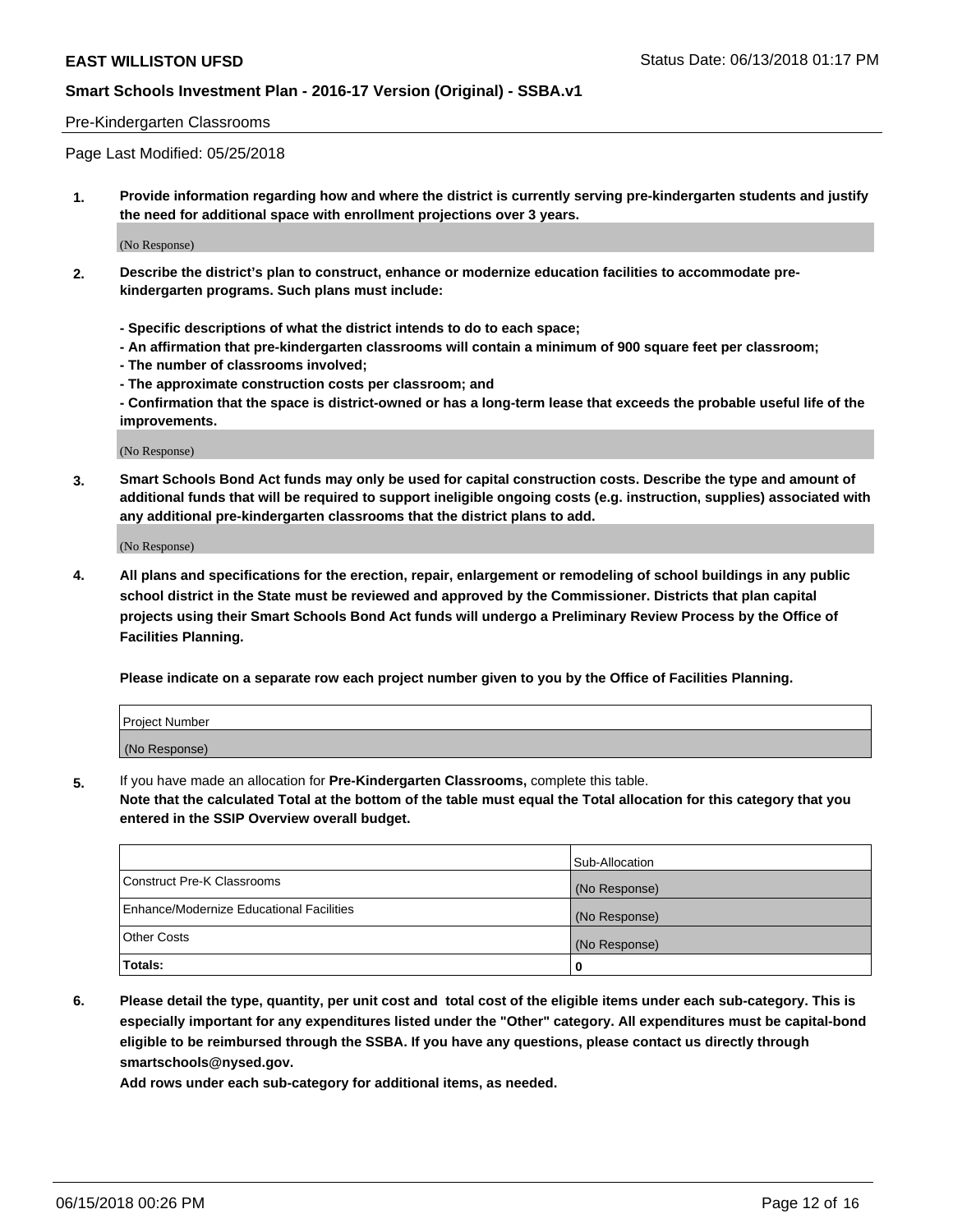# Pre-Kindergarten Classrooms

Page Last Modified: 05/25/2018

| Select the allowable expenditure | Item to be purchased | Quantity      | Cost per Item | <b>Total Cost</b> |
|----------------------------------|----------------------|---------------|---------------|-------------------|
| type.                            |                      |               |               |                   |
| Repeat to add another item under |                      |               |               |                   |
| each type.                       |                      |               |               |                   |
| (No Response)                    | (No Response)        | (No Response) | (No Response) | (No Response)     |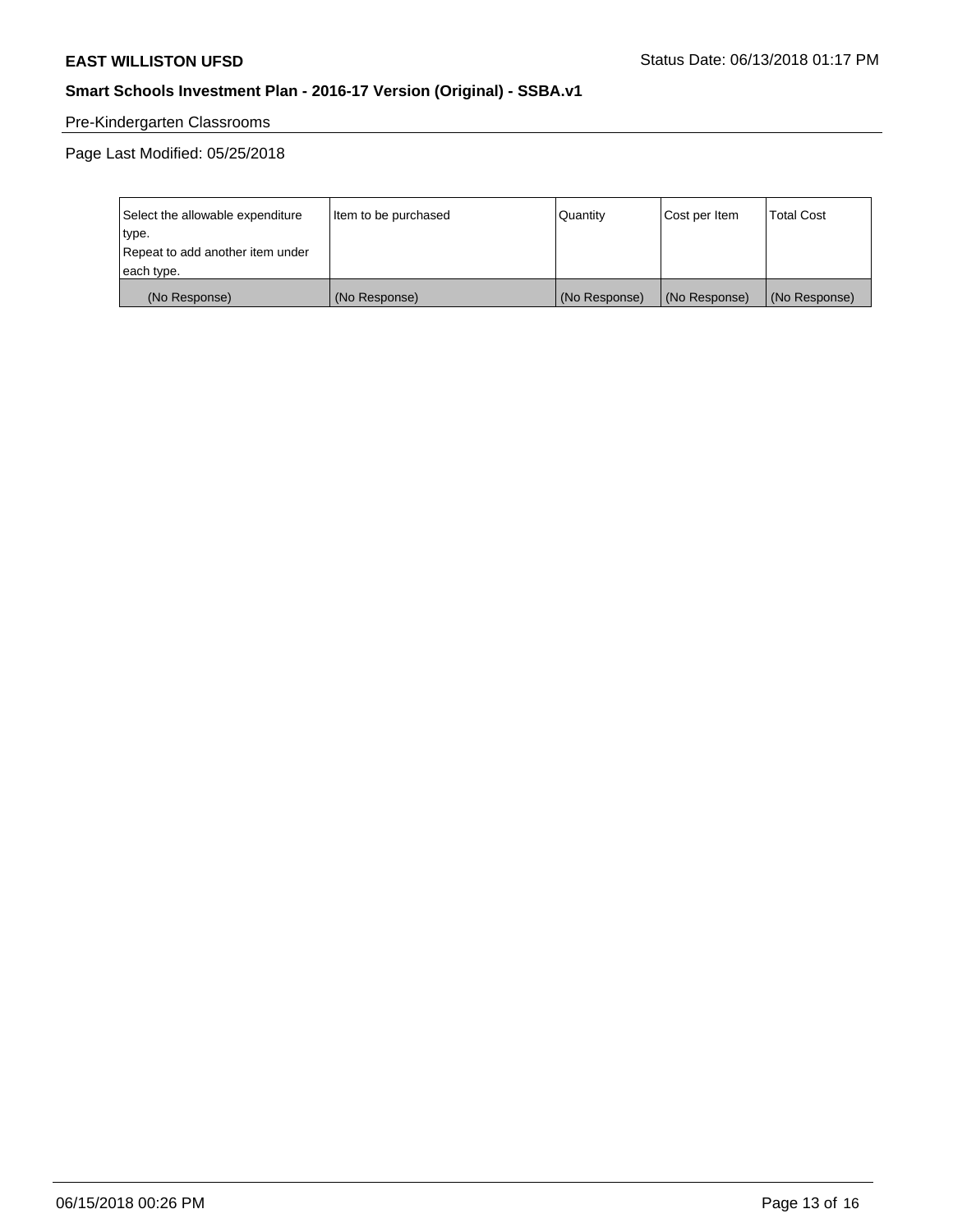Replace Transportable Classrooms

Page Last Modified: 05/25/2018

**1. Describe the district's plan to construct, enhance or modernize education facilities to provide high-quality instructional space by replacing transportable classrooms.**

(No Response)

**2. All plans and specifications for the erection, repair, enlargement or remodeling of school buildings in any public school district in the State must be reviewed and approved by the Commissioner. Districts that plan capital projects using their Smart Schools Bond Act funds will undergo a Preliminary Review Process by the Office of Facilities Planning.**

**Please indicate on a separate row each project number given to you by the Office of Facilities Planning.**

| <b>Project Number</b> |  |
|-----------------------|--|
| (No Response)         |  |
|                       |  |

**3. For large projects that seek to blend Smart Schools Bond Act dollars with other funds, please note that Smart Schools Bond Act funds can be allocated on a pro rata basis depending on the number of new classrooms built that directly replace transportable classroom units.**

**If a district seeks to blend Smart Schools Bond Act dollars with other funds describe below what other funds are being used and what portion of the money will be Smart Schools Bond Act funds.**

(No Response)

**4.** If you have made an allocation for **Replace Transportable Classrooms**, complete this table. **Note that the calculated Total at the bottom of the table must equal the Total allocation for this category that you entered in the SSIP Overview overall budget.**

|                                                | Sub-Allocation |
|------------------------------------------------|----------------|
| Construct New Instructional Space              | (No Response)  |
| Enhance/Modernize Existing Instructional Space | (No Response)  |
| Other Costs                                    | (No Response)  |
| Totals:                                        | 0              |

**5. Please detail the type, quantity, per unit cost and total cost of the eligible items under each sub-category. This is especially important for any expenditures listed under the "Other" category. All expenditures must be capital-bond eligible to be reimbursed through the SSBA. If you have any questions, please contact us directly through smartschools@nysed.gov.**

| Select the allowable expenditure<br>type. | Item to be purchased | Quantity      | Cost per Item | <b>Total Cost</b> |
|-------------------------------------------|----------------------|---------------|---------------|-------------------|
| Repeat to add another item under          |                      |               |               |                   |
| each type.                                |                      |               |               |                   |
| (No Response)                             | (No Response)        | (No Response) | (No Response) | (No Response)     |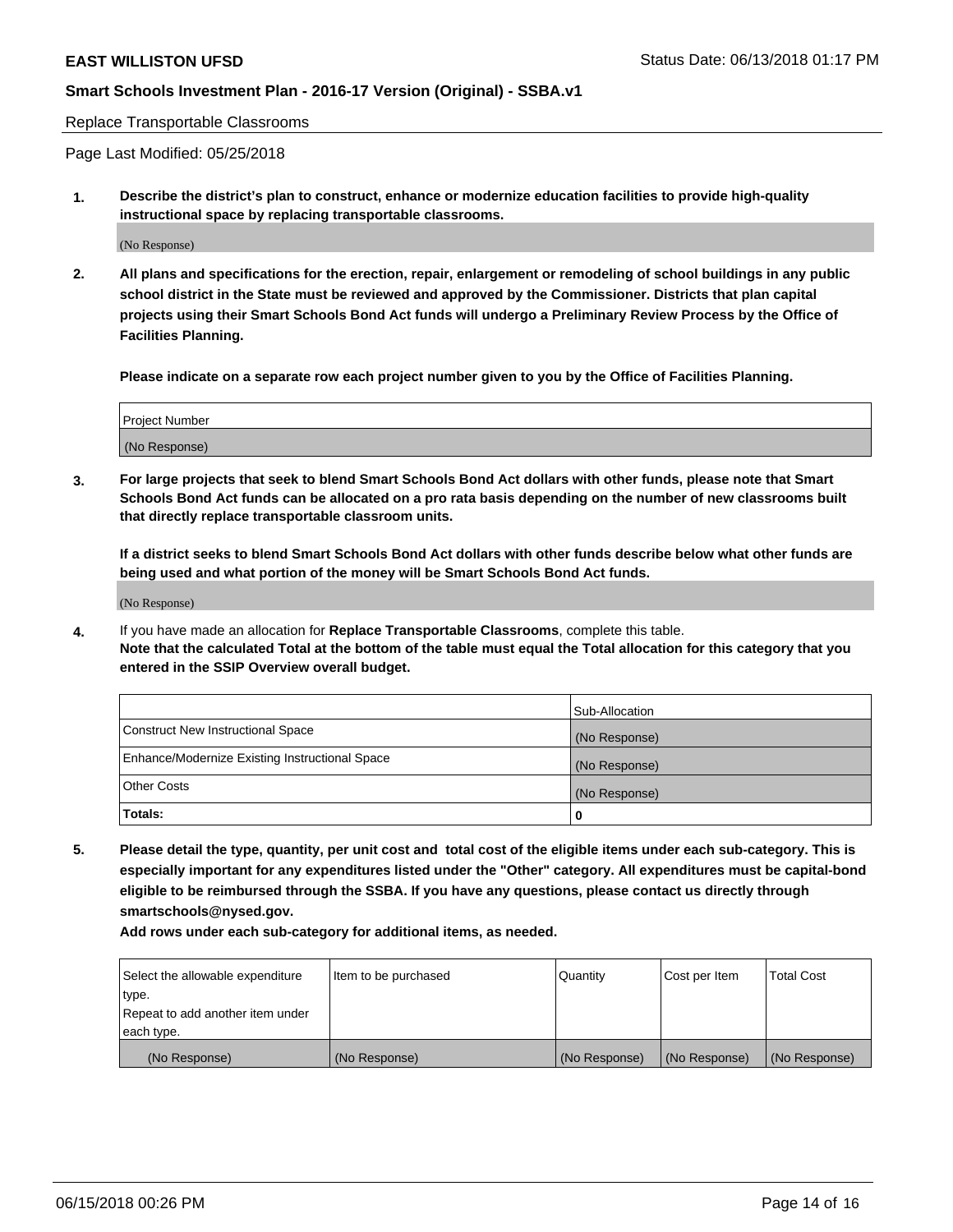#### High-Tech Security Features

Page Last Modified: 05/25/2018

**1. Describe how you intend to use Smart Schools Bond Act funds to install high-tech security features in school buildings and on school campuses.**

(No Response)

**2. All plans and specifications for the erection, repair, enlargement or remodeling of school buildings in any public school district in the State must be reviewed and approved by the Commissioner. Districts that plan capital projects using their Smart Schools Bond Act funds will undergo a Preliminary Review Process by the Office of Facilities Planning.** 

**Please indicate on a separate row each project number given to you by the Office of Facilities Planning.**

| <b>Project Number</b> |  |  |
|-----------------------|--|--|
|                       |  |  |
| (No Response)         |  |  |

- **3. Was your project deemed eligible for streamlined Review?**
	- Yes  $\square$  No
- **4. Include the name and license number of the architect or engineer of record.**

| <i>Name</i>   | License Number |
|---------------|----------------|
| (No Response) | (No Response)  |

**5.** If you have made an allocation for **High-Tech Security Features**, complete this table. **Note that the calculated Total at the bottom of the table must equal the Total allocation for this category that you entered in the SSIP Overview overall budget.**

|                                                      | Sub-Allocation |
|------------------------------------------------------|----------------|
| Capital-Intensive Security Project (Standard Review) | (No Response)  |
| <b>Electronic Security System</b>                    | (No Response)  |
| <b>Entry Control System</b>                          | (No Response)  |
| Approved Door Hardening Project                      | (No Response)  |
| <b>Other Costs</b>                                   | (No Response)  |
| Totals:                                              | 0              |

**6. Please detail the type, quantity, per unit cost and total cost of the eligible items under each sub-category. This is especially important for any expenditures listed under the "Other" category. All expenditures must be capital-bond eligible to be reimbursed through the SSBA. If you have any questions, please contact us directly through smartschools@nysed.gov.**

| Select the allowable expenditure | Item to be purchased | Quantity      | Cost per Item | <b>Total Cost</b> |
|----------------------------------|----------------------|---------------|---------------|-------------------|
| type.                            |                      |               |               |                   |
| Repeat to add another item under |                      |               |               |                   |
| each type.                       |                      |               |               |                   |
| (No Response)                    | (No Response)        | (No Response) | (No Response) | (No Response)     |